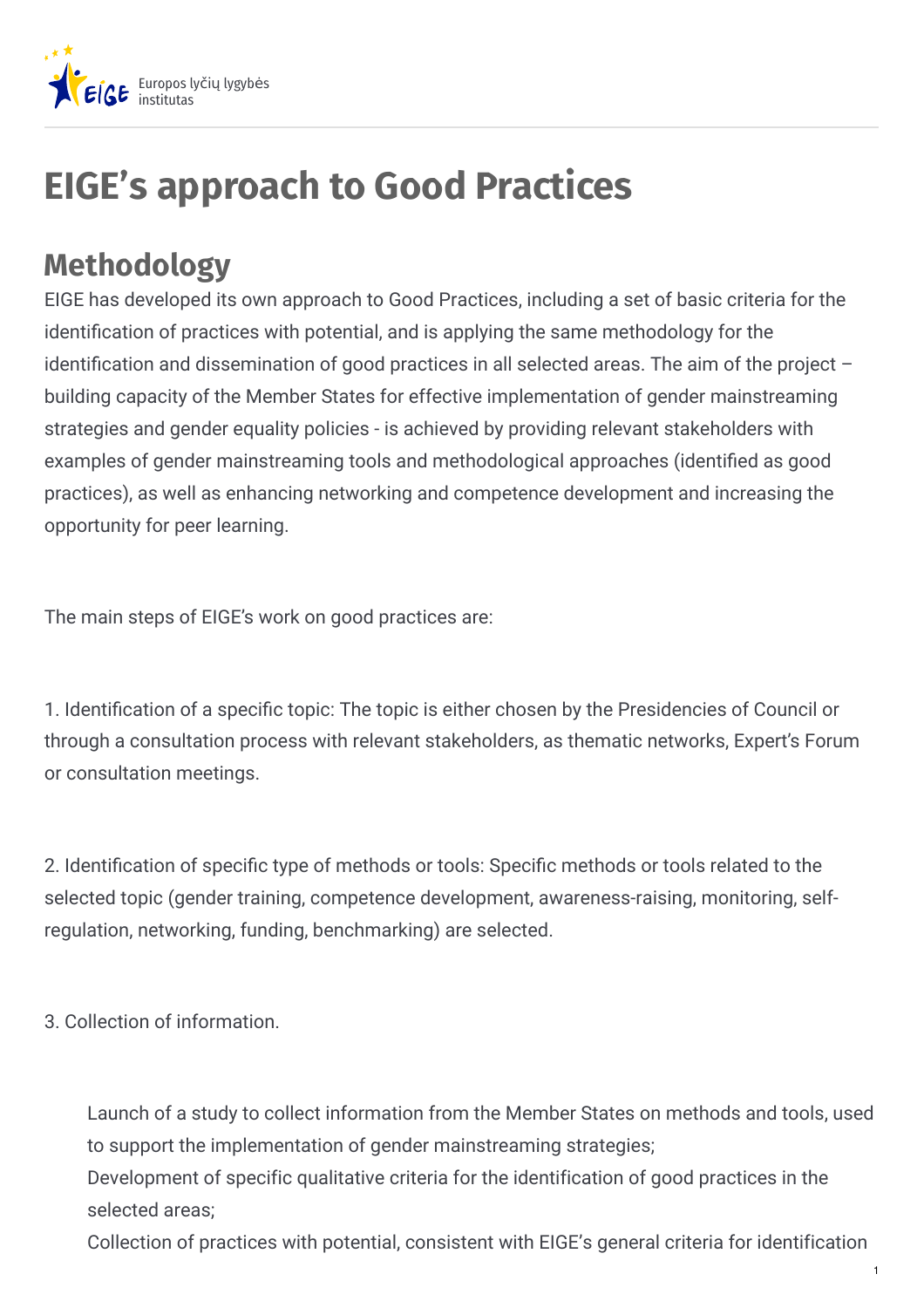of good practices and the specific criteria for the specific topic.

Processing of information:

Assessment of practices with potential, through a consultation process that involves stakeholders (experts related to the implementation of GM tools in their own context - sector, country, company).

4. Dissemination and follow up on the achievements, in order to promote further networking and capacity building on the effective implementation of gender mainstreaming strategies at national level. The dissemination is done through:

Peer review meeting;

Publishing the collected resources on EIGE's website and within the forthcoming webpage of Gender Mainstreaming;

Publications and factsheets on the main results of the project;

Presentation of the results within European events related to the topic.

## **Criteria**

EIGE's approach is based on the assessment of practices with potential through the analysis of set of criteria.

Those criteria are divided in three groups:

- **1** Basic criteria
- **2** Common criteria
- **3** Specific criteria

#### **Basic criteria**

The basic elements for defining a practice with potential are:

- **1** It works well
- **2** It is transferable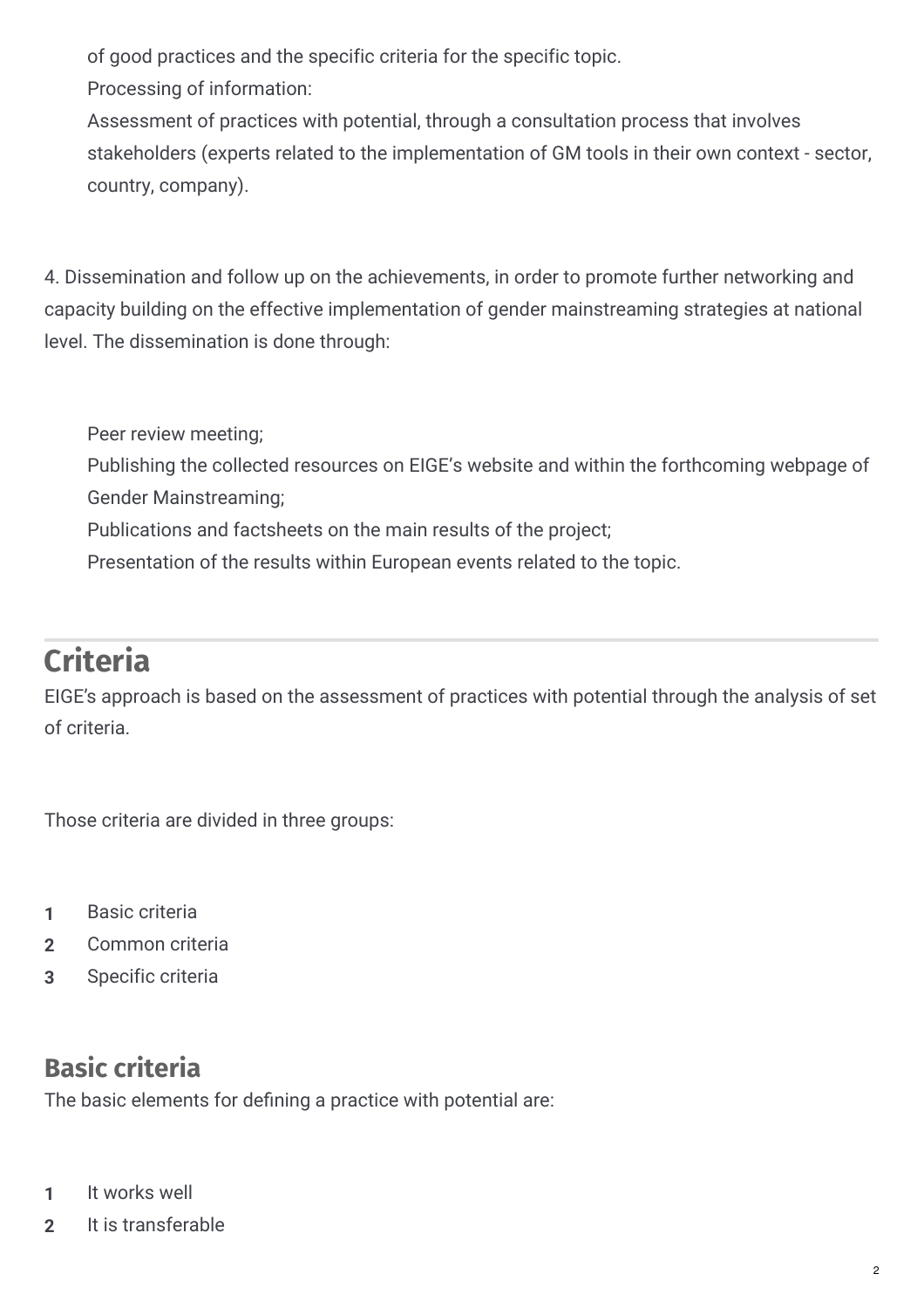- **3** It shows a learning potential
- **4** It is embedded within wider gender mainstreaming strategy
- **5** It has provided achievement in terms of gender equality

Those elements are common to all good practices collected and assessed and represent the basis for the identification of the practices with potential. They are the frame of EIGE's good practices.

The basic elements have to be present so that a practice can be considered as a 'practice with potential'. The basic criteria are presented below.

The first two criteria – 'works well' and 'transferability' – are general good-design and efficiency criteria. In particular, in the assessment of the efficacy of the practice, the criteria 'works well' focuses on:

Relevance: objectives are consistent with beneficiaries' gender-equality needs and priorities. Efficiency: the minimum necessary amount of resources/inputs (funds, expertise, time, etc.) are used to produce results.

Effectiveness: gender equality objectives initially set for the intervention have been achieved and intended beneficiaries are able to take advantage of the changes.

Impact: it can be demonstrated that a significant increase in gender equality took place. Sustainability: regarding both the intervention's continuation and the permanence of the results it has produced after the end of the initiative.

The third criterion highlights the potential as learning tool that may build capacity of stakeholders.

The fourth criterion requires that a practice is embedded in a wider gender mainstreaming strategy and that could guarantee a structured approach and continuity over time and possibly rely on or attract financing.